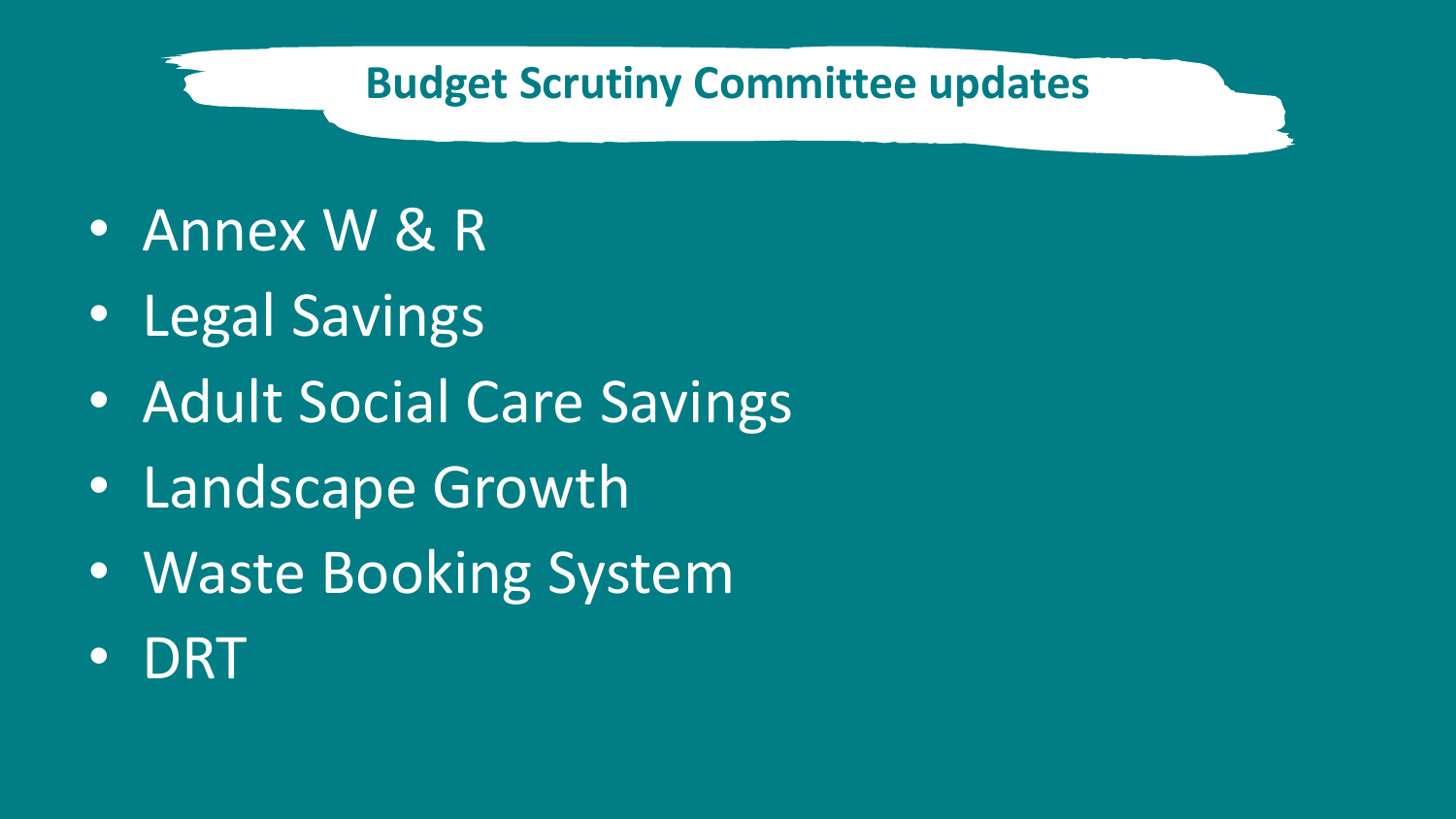#### **Update Annex W (2020/21 Budget)**

| <b>Investment Proposals</b>           | <b>Allocation</b> | <b>Spend</b><br>2020/21 | <b>Forecast</b><br>2021/22 | <b>Forecast</b><br>2022/23 |
|---------------------------------------|-------------------|-------------------------|----------------------------|----------------------------|
|                                       | £.                | £.                      | £                          | £                          |
| Strategy to 2050                      | 3,500,000         | 2,000                   | 926,000                    | 2,572,000                  |
| MTFS one-off service investment       | 750,000           | 0                       | 750,000                    | $\mathbf 0$                |
| Investing in our city centre          | 732,000           | 394,257                 | 337,743                    | $\mathbf{0}$               |
| Getting the Basics Right              | 620,000           | 294,416                 | 325,584                    | $\mathbf{0}$               |
| <b>Tackling Climate Change</b>        | 1,015,000         | 433,830                 | 556,170                    | 25,000                     |
| Other One-off Projects                | 193,000           | 97,622                  | 43,378                     | 52,000                     |
| Amendments agreed Council 4 Feb 2020  | 82,000            | 4,636                   | 70,364                     | 7,000                      |
| Amendments Agreed Council 26 Feb 2020 | 527,000           | 259,921                 | 187,079                    | 80,000                     |
| <b>Waste Trial</b>                    | 100,000           | 100,000                 | 0                          | $\mathbf{0}$               |
| Restart proposals                     | 3,410,000         | 667,592                 | 2,492,408                  | 150,000                    |
| <b>Total</b>                          | 11,949,000        | 2,366,059               | 5,688,761                  | 2,886,000                  |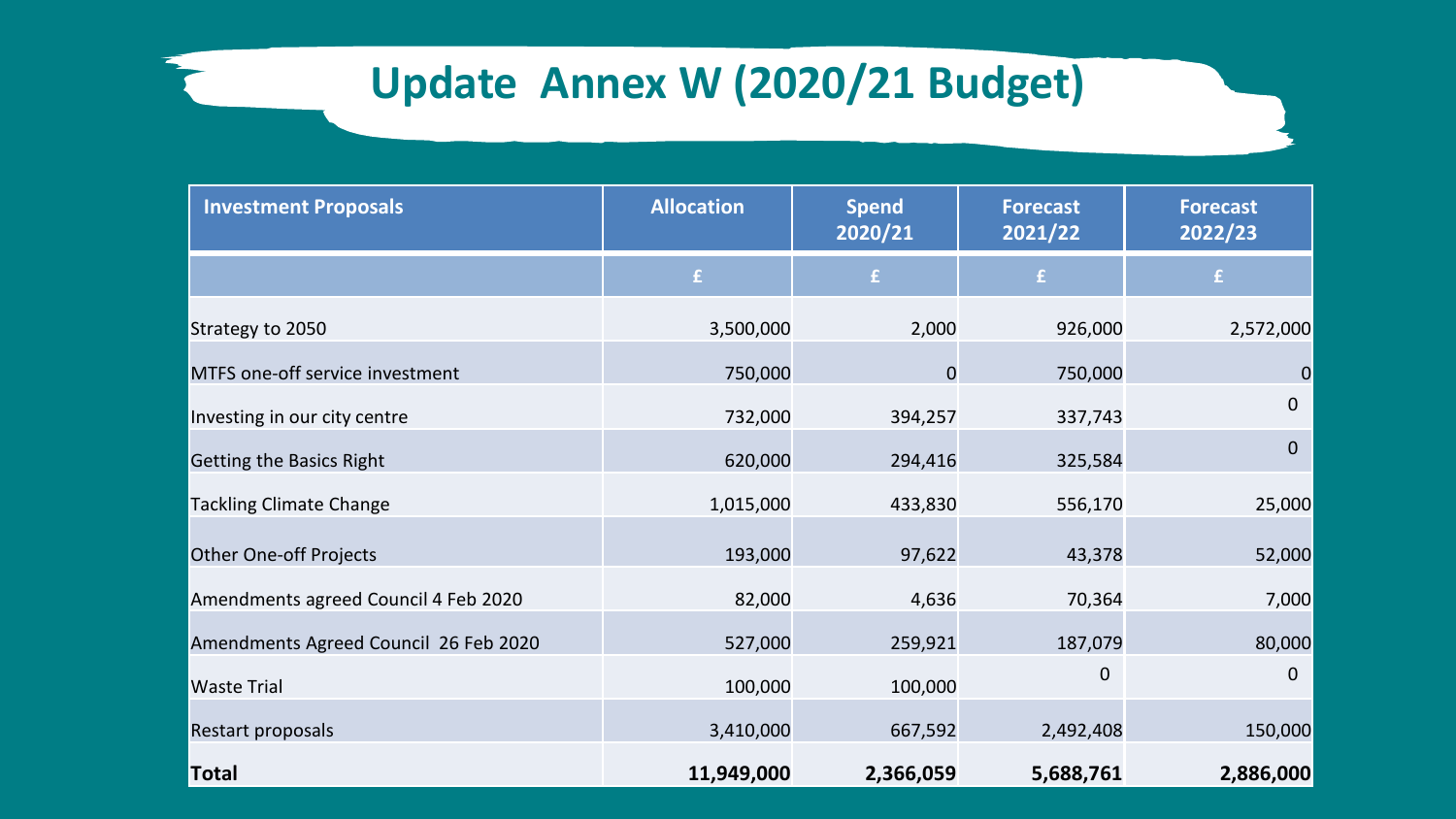### **Update Annex R (2021/22 Budget)**

| <b>Investment Proposals</b>                      | <b>Allocation</b> | <b>Forecast</b><br>2021/22 | <b>Forecast</b><br>2022/23 | <b>Forecast</b><br>2023/24 | <b>Forecast</b><br>2024/25 | <b>Forecast</b><br>2025/26 |
|--------------------------------------------------|-------------------|----------------------------|----------------------------|----------------------------|----------------------------|----------------------------|
|                                                  | £                 | £                          | £                          | £                          | £.                         | £                          |
| Support Xtra                                     | 1,000,000         | 1,000,000                  | $\Omega$                   | 0                          | $\Omega$                   | 0                          |
| <b>Welfare Support</b>                           | 250,000           | 250,000                    | $\mathbf 0$                | $\mathbf 0$                | $\mathbf 0$                | 0                          |
| Infrastructure Investment Pipeline               | 650,000           | 650,000                    | $\mathbf 0$                | 0                          | 0                          | $\overline{0}$             |
| Covid Economic Development                       | 850,000           | 850,000                    | $\overline{0}$             | $\mathbf 0$                | $\mathbf 0$                | $\overline{0}$             |
| Key Infrastructure Fund                          | 400,000           | 400,000                    | 0                          | $\mathbf 0$                | 0                          | $\overline{0}$             |
| Post Covid Active MK                             | 350,000           | 165,000                    | 185,000                    | $\mathbf{0}$               | $\Omega$                   | 0                          |
| Implement Climate Action Plan                    | 500,000           | 500,000                    | 0                          | 0                          | $\Omega$                   | $\Omega$                   |
| Knife Crime and Anti- Social<br><b>Behaviour</b> | 250,000           | 212,500                    | 10,000                     | 10,000                     | 10,000                     | 7,500                      |
| Additional Highways Maintenance                  | 100,000           | 100,000                    | 0                          | 0                          | $\Omega$                   | $\Omega$                   |
| <b>Total</b>                                     | 4,350,000         | 4,127,500                  | 195,000                    | 10,000                     | 10,000                     | 7,500                      |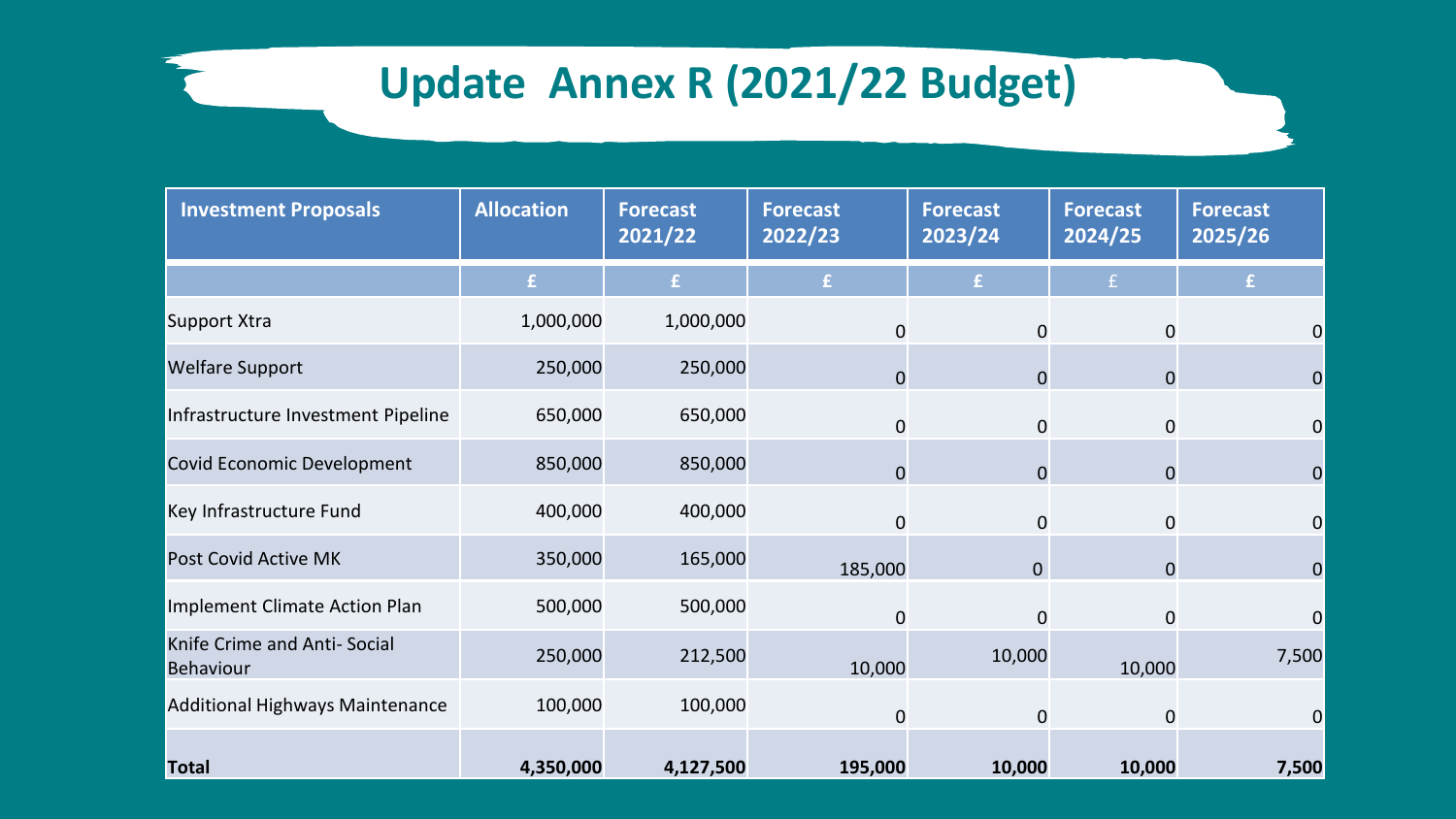### **Update on External Legal Savings**

- S039-N: Legal Services reduction in external legal Advice £64k
- Work that could have been outsourced to external legal firms has been done in-house. From April 21 to August 21 a saving of £78k has been achieved for the property team, and further savings are expected.
- Recruitment/ training of lawyers to pick up more of the advocacy cases rather than being sent to external counsel is also being explored.

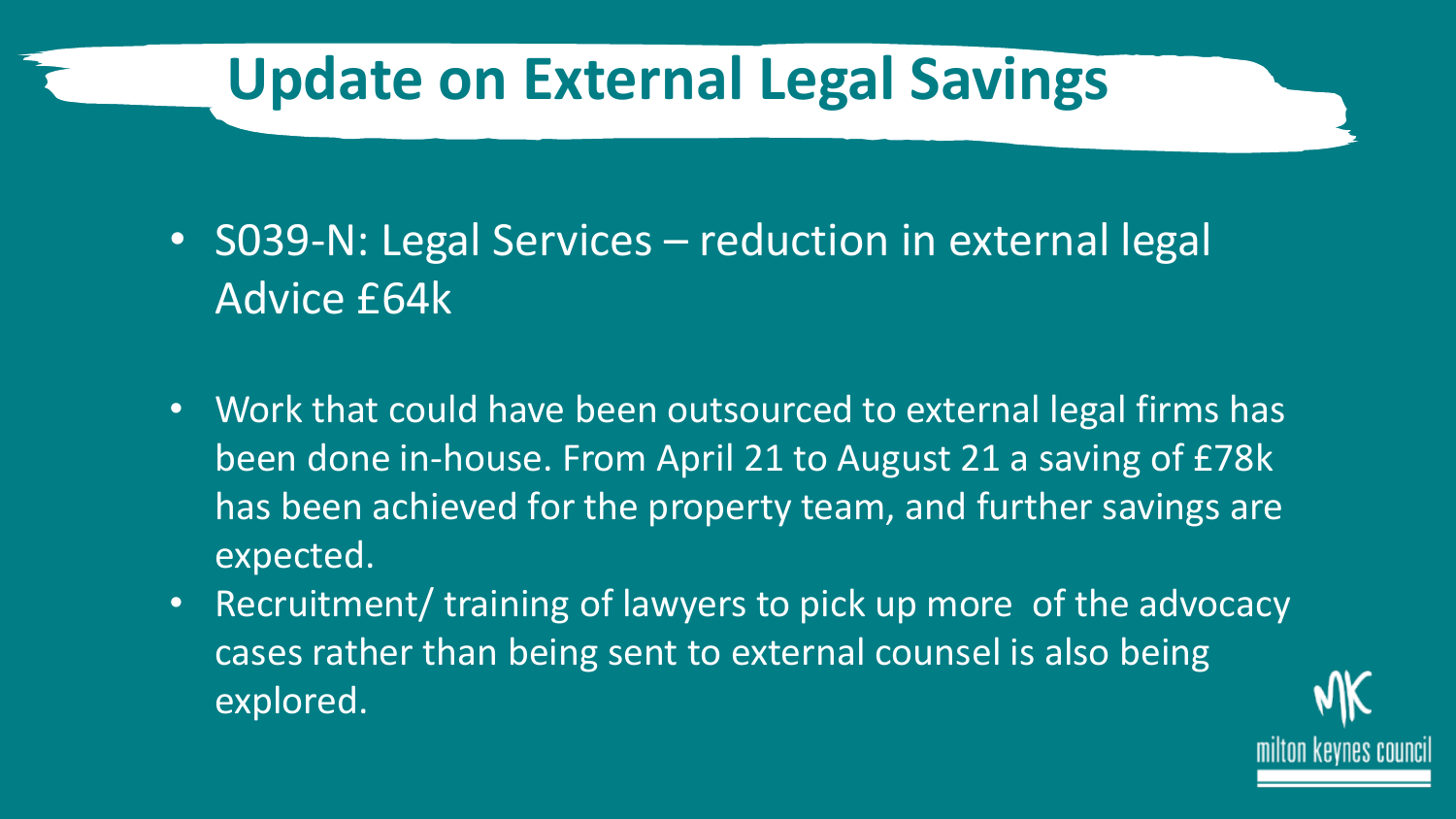## **Update on ASC pressures**

- P009-N: Learning Disability Supported Living £941k
- P010-N: Internal Day Care Income Loss £315k
- P011-N: Care Home Sustainability £338k

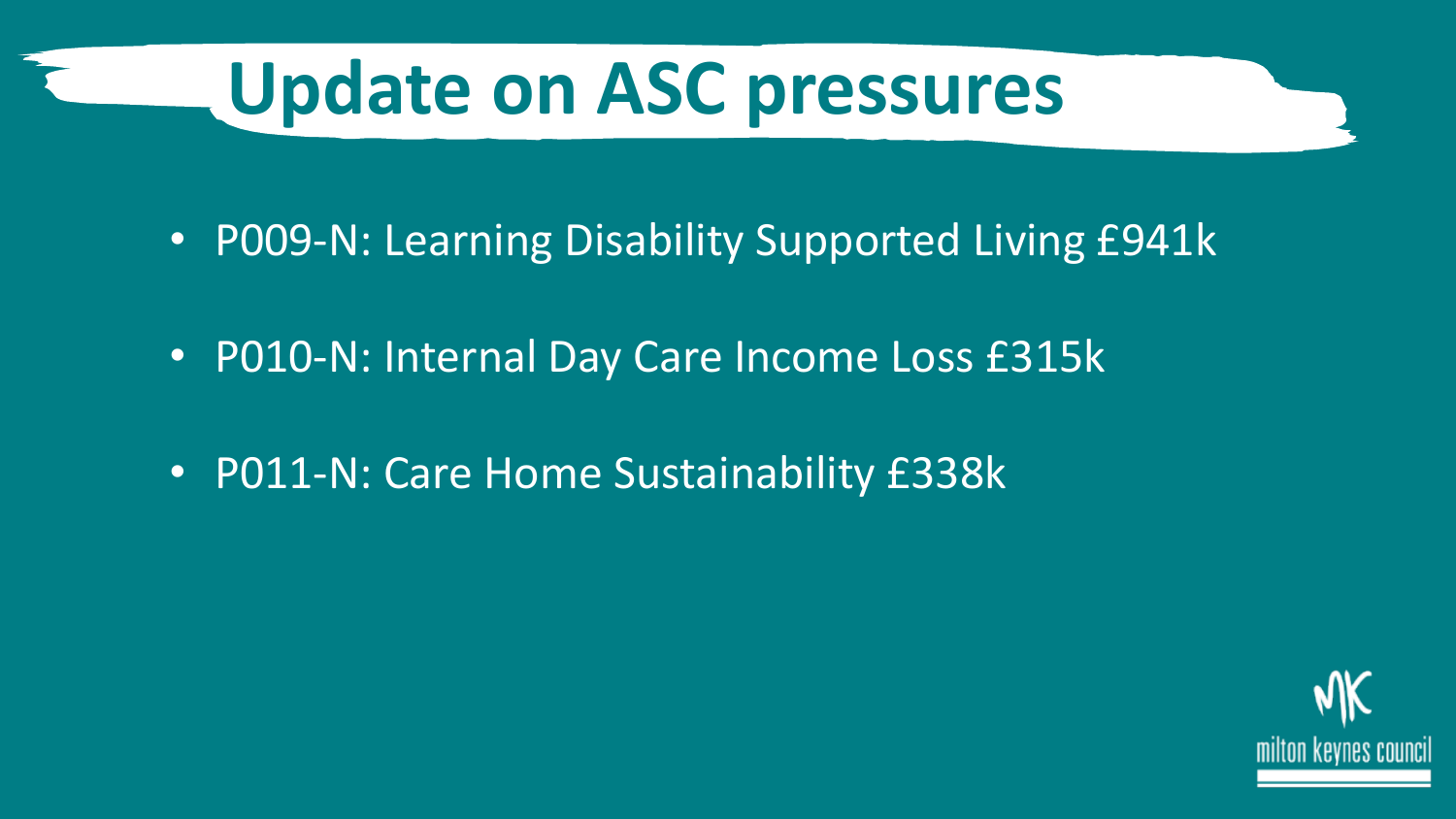# **Learning Disability Supported Living**

- £941k pressure estimated based on 284 service users receiving additional supported living as a result of day centre closures
- Day centres are open, but supporting reduced number of service users

Service Users Attending External Day Care



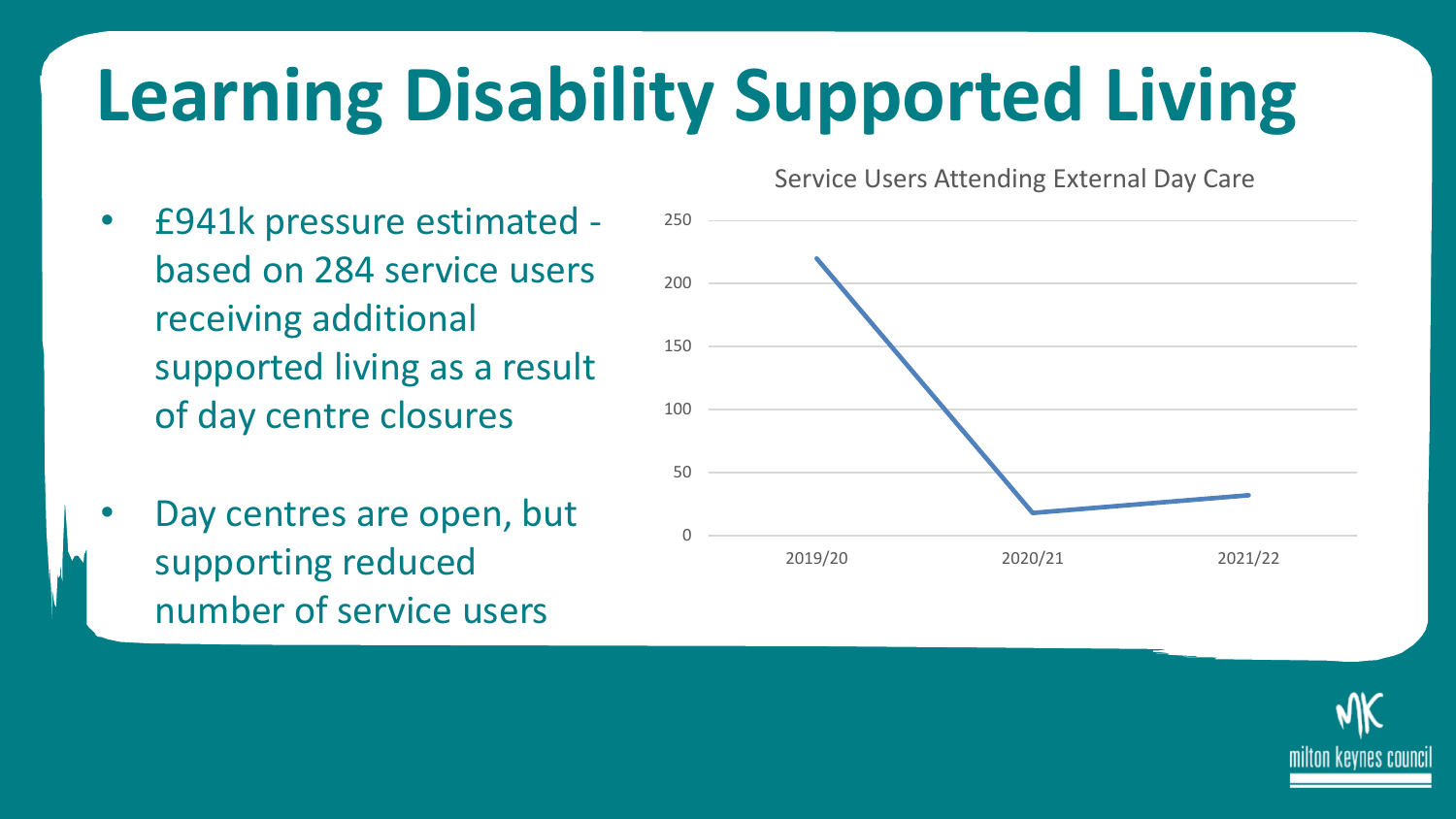## **Internal Day Care Income Loss**



Income Loss 2021/22

#### Loss of income currently lower than anticipated due to partial re-opening of day centres

• Remains volatile, particular with uncertainty over the winter period

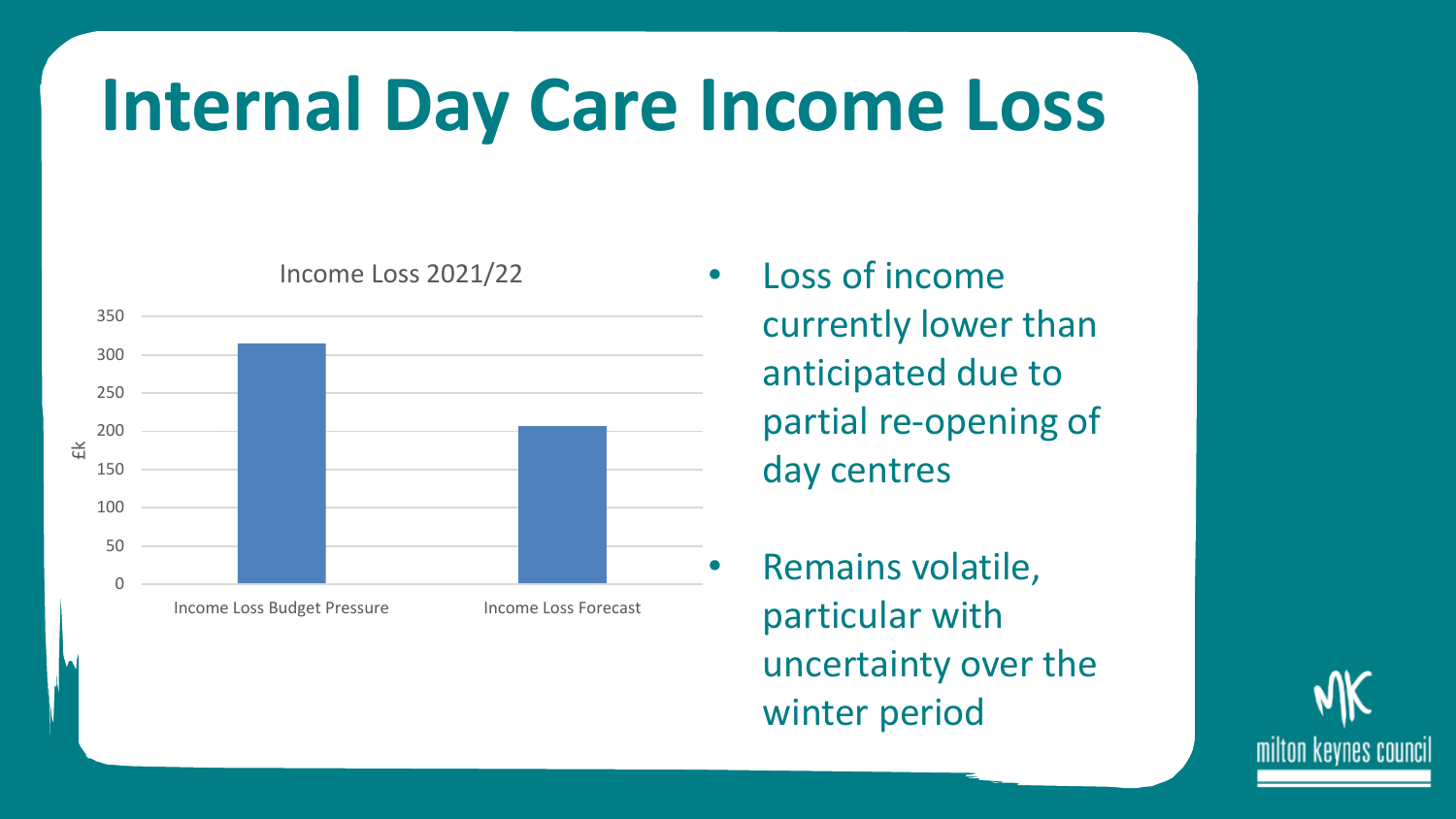### Care Home Sustainability

£338k pressure to mitigate the financial risk to care homes as a result of increased levels of unoccupied beds across the sector.



Care Homes have engaged with MKC in response to our care home sustainability framework



A financial review is currently being undertaken by **MKC** 



Care Homes have received £1.438m to date in infection control/rapid testing funding in 2021/22



There will be on going cost pressures which will create further risks (PPE, recruitment, loss of income)